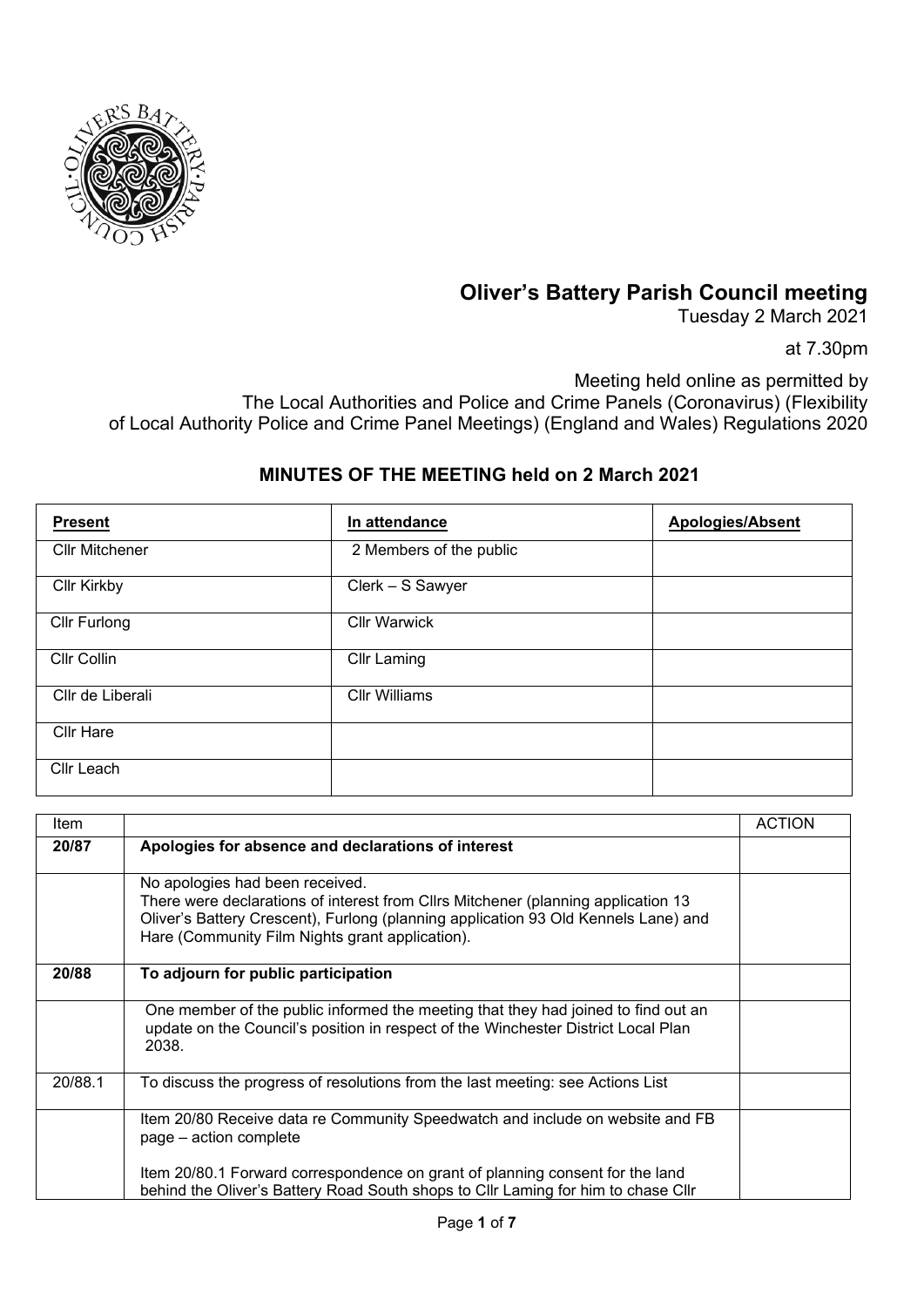|         | Porter for a response - action not completed, cancelled                                                                                                                                                                                                                                                                                                                                           |                    |
|---------|---------------------------------------------------------------------------------------------------------------------------------------------------------------------------------------------------------------------------------------------------------------------------------------------------------------------------------------------------------------------------------------------------|--------------------|
|         | Item 20/80.2 Publicise first phase of consultation on Local Transport Plan - action<br>complete                                                                                                                                                                                                                                                                                                   |                    |
| 20/88.2 | To receive the County Councillor's report                                                                                                                                                                                                                                                                                                                                                         |                    |
|         | Report was sent out prior to the meeting, which included 2021/22 budget approval,<br>grants to support children and young people with disabilities, a reinforced<br>commitment to tackle fly-tipping, and seeking the next chief executive                                                                                                                                                        |                    |
| 20/88.3 | To receive the District Councillor's report                                                                                                                                                                                                                                                                                                                                                       |                    |
|         | Report was sent out prior to the meeting, which included a Royaldown update, Air<br>Quality Supplementary Planning Document consultation, Strategic Issues and<br>Priorities consultation, an Integrated Impact Assessment on which comments are<br>welcomed, and a new Call for Sites (all links provided)                                                                                       |                    |
| 20/89   | To approve the Minutes of the meeting held on 2 February 2021                                                                                                                                                                                                                                                                                                                                     |                    |
|         | RESOLVED - Agreed as a true copy (to be signed at next face-to-face meeting when<br>there will be an information-only agenda item)                                                                                                                                                                                                                                                                |                    |
| 20/90   | <b>Planning</b>                                                                                                                                                                                                                                                                                                                                                                                   |                    |
| 20/90.1 | To discuss the progress of resolutions from the last meeting: see Actions List                                                                                                                                                                                                                                                                                                                    |                    |
|         | Item 20/82.2 Write letter of support for St Mark's Church planning application – action<br>complete                                                                                                                                                                                                                                                                                               |                    |
|         | Item 20/82.2 Ask case officer for 11 Priors Way to check the concerns of a neighbour<br>in respect of impact on natural lighting into their third bedroom - action complete                                                                                                                                                                                                                       |                    |
|         | Item 20/82.2 Send out the list of consultation topics identifying the lead and support<br>councillors, together with a brief timeline for preparing draft responses (to WCC Local<br>Plan Strategic Issues and Priorities Consultation) - action complete                                                                                                                                         |                    |
|         | Item 20/82.3 Raise payment £500 towards traffic and transport planning consultant<br>once Hursley PC has provided bank details - action removed from list                                                                                                                                                                                                                                         |                    |
|         | Item 20/82.3 Publish flyer if costs do not exceed £75 plus VAT, to change the wording<br>to reflect that the document is published by the Save South Winchester Group with<br>funding from the Council and to add the printer's name - action complete but Clerk<br>stated that she had not received a copy of the version that was printed. ACTION Cllr<br>Kirkby to forward a copy to the Clerk | <b>Cllr Kirkby</b> |
| 20/90.2 | To consider planning report from Councillor Furlong and agree actions                                                                                                                                                                                                                                                                                                                             |                    |
|         | Report was sent out prior to the meeting. Five new applications:                                                                                                                                                                                                                                                                                                                                  |                    |
|         | 3 Downlands Road (21/00248/HOU) addition of a garage (with adjoined playroom) to<br>the side of the property - the proposals do not contravene the OBVDS design<br>guidelines. RESOLVED no comment.                                                                                                                                                                                               |                    |
|         | 12 Plovers Down (21/00205/HOU) first floor side and rear extensions single storey<br>rear extension - the proposal does not appear to contravene OBVDS design<br>guidelines. RESOLVED no comment                                                                                                                                                                                                  |                    |
|         | 3A Compton Close (21/00187/HOU) erection of a single-storey ground floor rear<br>extension and single-storey first floor rear extension - the proposals do not<br>contravene OBVDS design guidelines. RESOLVED no comment                                                                                                                                                                         |                    |
|         | 13 Oliver's Battery Crescent (21/00029/HOU) proposed single storey rear extension                                                                                                                                                                                                                                                                                                                 |                    |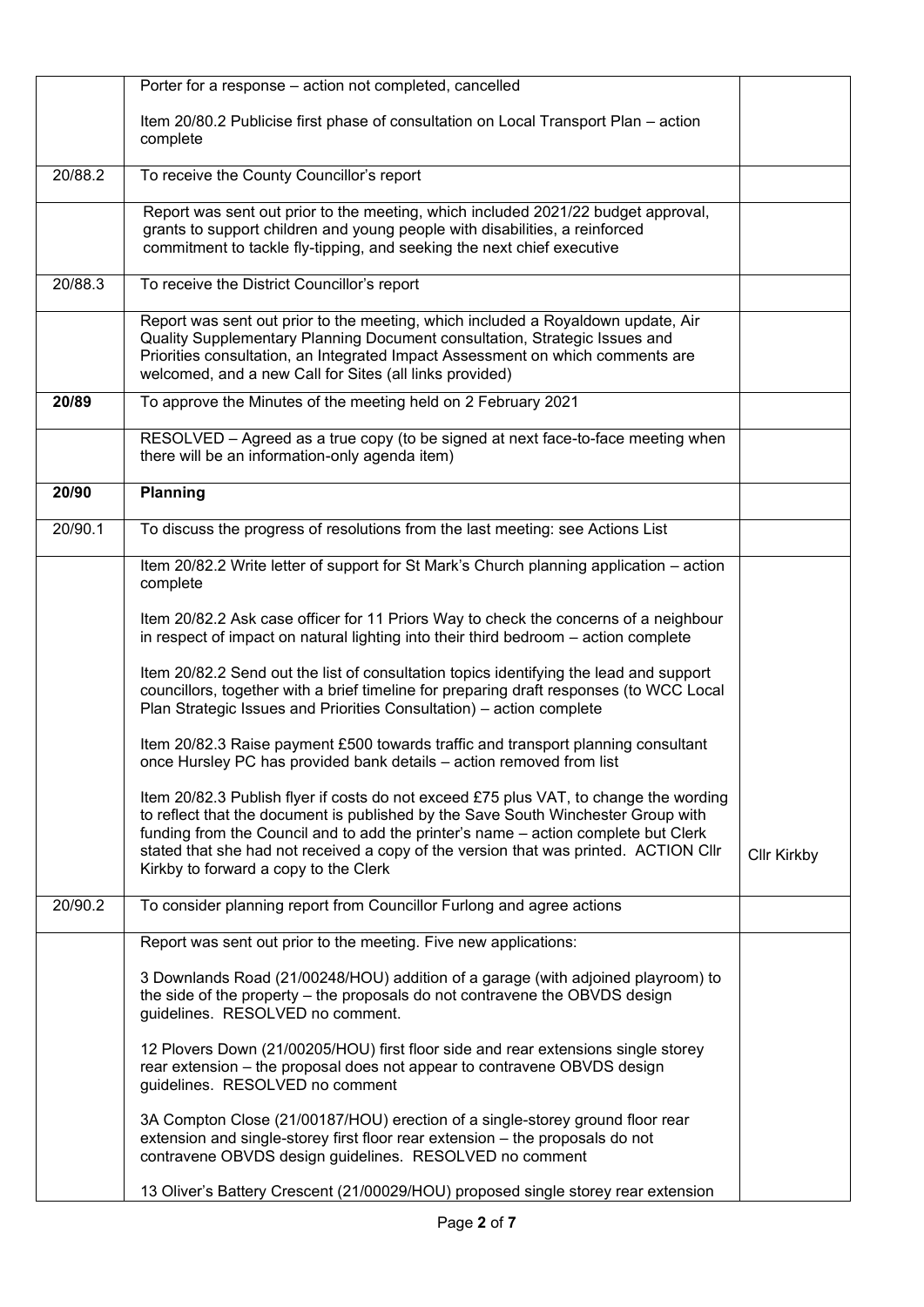|         | and detached garage - the proposals do not contravene the OBVDS design<br>guidelines. RESOLVED no comment                                                                                                                                                                                                                                                                                                                                                                                                                                                                                                                                                                                                                                                                                                                                                                                                                                                                                                                                                                                                                                                                                                                                                                                                                                                                                                    |                                                                                                      |
|---------|--------------------------------------------------------------------------------------------------------------------------------------------------------------------------------------------------------------------------------------------------------------------------------------------------------------------------------------------------------------------------------------------------------------------------------------------------------------------------------------------------------------------------------------------------------------------------------------------------------------------------------------------------------------------------------------------------------------------------------------------------------------------------------------------------------------------------------------------------------------------------------------------------------------------------------------------------------------------------------------------------------------------------------------------------------------------------------------------------------------------------------------------------------------------------------------------------------------------------------------------------------------------------------------------------------------------------------------------------------------------------------------------------------------|------------------------------------------------------------------------------------------------------|
|         | 93 Old Kennels Lane (21/00023/FUL) construction of new 4 bedroom detached<br>dwelling with detached garage following demolition of existing dwelling and garage -<br>RESOLVED no comment                                                                                                                                                                                                                                                                                                                                                                                                                                                                                                                                                                                                                                                                                                                                                                                                                                                                                                                                                                                                                                                                                                                                                                                                                     |                                                                                                      |
|         | Update on applications previously discussed                                                                                                                                                                                                                                                                                                                                                                                                                                                                                                                                                                                                                                                                                                                                                                                                                                                                                                                                                                                                                                                                                                                                                                                                                                                                                                                                                                  |                                                                                                      |
|         | St Mark's Church (20/02773/FUL) - permitted 19 February                                                                                                                                                                                                                                                                                                                                                                                                                                                                                                                                                                                                                                                                                                                                                                                                                                                                                                                                                                                                                                                                                                                                                                                                                                                                                                                                                      |                                                                                                      |
|         | 11 Priors Way (20/02327/HOU) - permitted 9 February                                                                                                                                                                                                                                                                                                                                                                                                                                                                                                                                                                                                                                                                                                                                                                                                                                                                                                                                                                                                                                                                                                                                                                                                                                                                                                                                                          |                                                                                                      |
|         | Enforcement                                                                                                                                                                                                                                                                                                                                                                                                                                                                                                                                                                                                                                                                                                                                                                                                                                                                                                                                                                                                                                                                                                                                                                                                                                                                                                                                                                                                  |                                                                                                      |
|         | WCC Planning Enforcement provided an update prior to the meeting:                                                                                                                                                                                                                                                                                                                                                                                                                                                                                                                                                                                                                                                                                                                                                                                                                                                                                                                                                                                                                                                                                                                                                                                                                                                                                                                                            |                                                                                                      |
|         | 20/00156/WKS, 85 Old Kennels Lane: alleged works not in accordance with plans -<br>addition of Velux in roof (planning application 18/02884/FUL). Site has been visited -<br>officer is currently liaising with the owners to remedy the breach with the application.                                                                                                                                                                                                                                                                                                                                                                                                                                                                                                                                                                                                                                                                                                                                                                                                                                                                                                                                                                                                                                                                                                                                        |                                                                                                      |
|         | 20/00236/WKS, 29 Old Kennels Lane: alleged new fence approximately 2.75m high<br>has been erected. Owner has confirmed that the height of the fence has been<br>reduced to the agreed height and visit to confirm is needed, after which the case will<br>be closed.                                                                                                                                                                                                                                                                                                                                                                                                                                                                                                                                                                                                                                                                                                                                                                                                                                                                                                                                                                                                                                                                                                                                         |                                                                                                      |
| 20/90.3 | To consider draft response to Strategic Issues and Priorities consultation by Cllrs<br>Kirkby and Furlong                                                                                                                                                                                                                                                                                                                                                                                                                                                                                                                                                                                                                                                                                                                                                                                                                                                                                                                                                                                                                                                                                                                                                                                                                                                                                                    |                                                                                                      |
|         | Some email correspondence had been circulated in advance of the meeting, also<br>some draft responses to the topics in the consultation. Not all are complete and once<br>they are they will need to be assimilated into one response to WCC. There has been<br>some observation of what Save South Winchester and Hursley PC are doing. The<br>Council encourage as many people as possible to respond to the consultation with<br>their views. However, the consultation is long and technical in many areas. The<br>Council will provide further insights, including the Councils draft responses, on the<br>consultation to local residents by 15 March to help with their responses. Most local<br>residents will not wish to attempt a full response but it is important to at least respond<br>to the Homes for All topic. RESOLVED to submit an email response as the online<br>questions do not cover all the issues, and share the further insights with residents.<br>ACTION All Cllrs to finalise their topics.<br>Cllrs to identify any other key topics and insights that should be included in<br>information to local residents by 7 March.<br>Cllrs Kirkby, Furlong and Leach to circulate the further insights and information to<br>local residents before being issued on 15 March.<br>Cllrs Kirkby, Furlong and Leach to circulate a Council response for approval at April<br>meeting. | All Cllrs<br>All Cllrs<br>Cllrs Kirkby,<br>Furlong &<br>Leach<br>Cllrs Kirkby,<br>Furlong &<br>Leach |
| 20/91   | <b>Finance and Council matters</b>                                                                                                                                                                                                                                                                                                                                                                                                                                                                                                                                                                                                                                                                                                                                                                                                                                                                                                                                                                                                                                                                                                                                                                                                                                                                                                                                                                           |                                                                                                      |
| 20/91.1 | To discuss the progress of resolutions from the last meeting: see Actions List                                                                                                                                                                                                                                                                                                                                                                                                                                                                                                                                                                                                                                                                                                                                                                                                                                                                                                                                                                                                                                                                                                                                                                                                                                                                                                                               |                                                                                                      |
|         | Item 20/83.1 Liaise to identify options for resolving parking issues at the Recreation<br>Ground - ongoing                                                                                                                                                                                                                                                                                                                                                                                                                                                                                                                                                                                                                                                                                                                                                                                                                                                                                                                                                                                                                                                                                                                                                                                                                                                                                                   | <b>Cllrs Collin</b><br>& de<br>Liberali                                                              |
|         | Item 20/83.5 Remove previous Data Protection Policy and replace with the new policy<br>and add the Data Retention Policy to the website - actions complete                                                                                                                                                                                                                                                                                                                                                                                                                                                                                                                                                                                                                                                                                                                                                                                                                                                                                                                                                                                                                                                                                                                                                                                                                                                   |                                                                                                      |
|         | Item 20/83.6 Investigate the origins of the section of draft Communications Policy on<br>councillors not issuing any verbal or written statement which undermines decisions<br>made by the Council - action complete                                                                                                                                                                                                                                                                                                                                                                                                                                                                                                                                                                                                                                                                                                                                                                                                                                                                                                                                                                                                                                                                                                                                                                                         |                                                                                                      |
|         | Item 20/83.7 Add new Training and Development policy to the website - action                                                                                                                                                                                                                                                                                                                                                                                                                                                                                                                                                                                                                                                                                                                                                                                                                                                                                                                                                                                                                                                                                                                                                                                                                                                                                                                                 |                                                                                                      |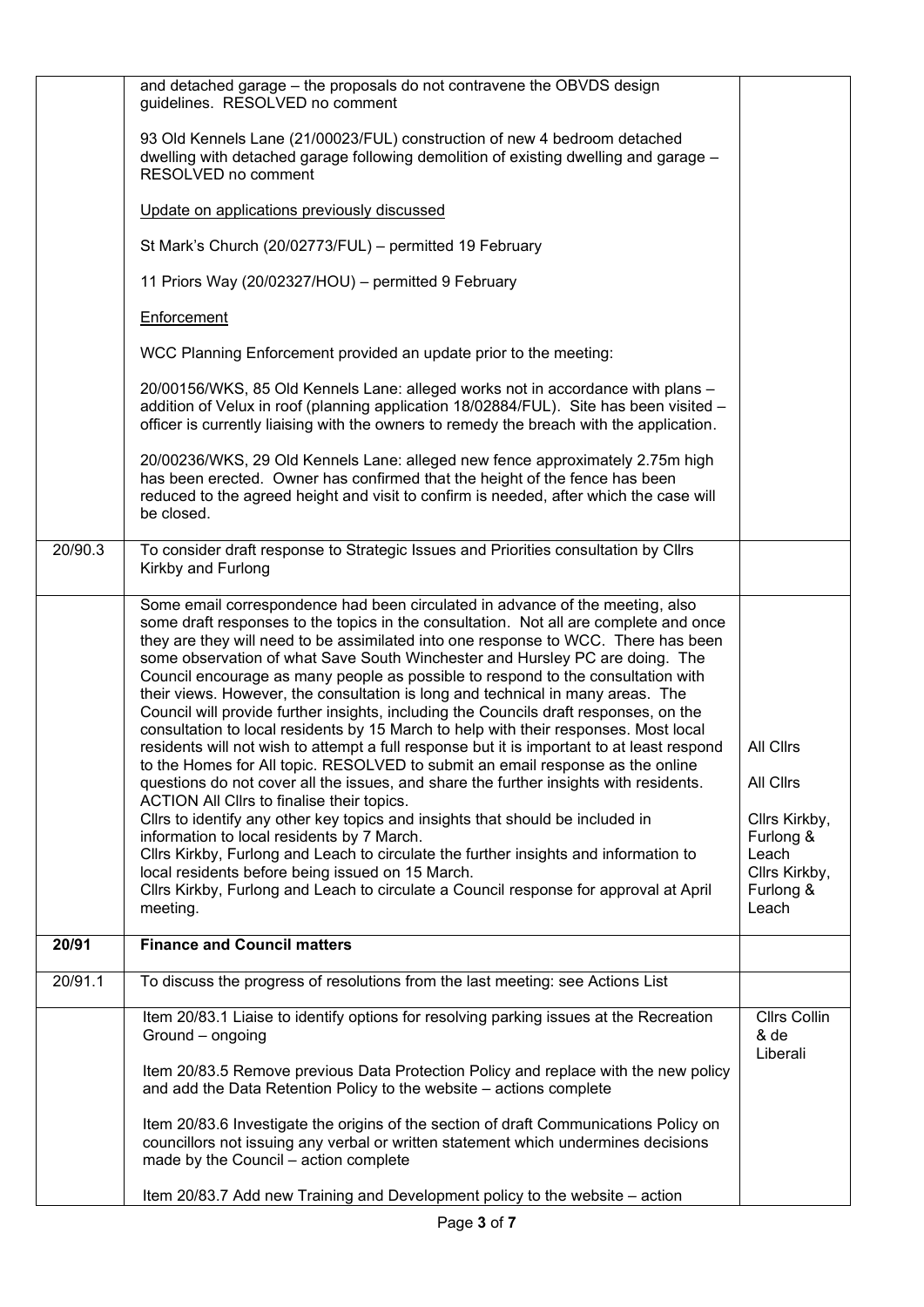|         | complete                                                                                                                                                                                                                                                                                                                                                                                                                                                   |                                       |                           |  |          |                                                                         |                 |                   |  |
|---------|------------------------------------------------------------------------------------------------------------------------------------------------------------------------------------------------------------------------------------------------------------------------------------------------------------------------------------------------------------------------------------------------------------------------------------------------------------|---------------------------------------|---------------------------|--|----------|-------------------------------------------------------------------------|-----------------|-------------------|--|
|         | Item 20/83.8 Purchase annual Zoom subscription - action complete                                                                                                                                                                                                                                                                                                                                                                                           |                                       |                           |  |          |                                                                         |                 |                   |  |
| 20/91.2 | To accept payments for February and agree the February bank transactions with the<br>bank balance                                                                                                                                                                                                                                                                                                                                                          |                                       |                           |  |          |                                                                         |                 |                   |  |
|         |                                                                                                                                                                                                                                                                                                                                                                                                                                                            |                                       |                           |  |          | RESOLVED to approve payments and bank reconciliation.                   |                 |                   |  |
|         |                                                                                                                                                                                                                                                                                                                                                                                                                                                            |                                       |                           |  |          | Payments/Receipts List and Bank Reconcilation for March 2021 Meeting    |                 |                   |  |
|         | <b>PAYMENTS</b>                                                                                                                                                                                                                                                                                                                                                                                                                                            |                                       |                           |  |          |                                                                         |                 |                   |  |
|         | Invoice Date                                                                                                                                                                                                                                                                                                                                                                                                                                               |                                       | Supplier                  |  |          | Details                                                                 | Gross           |                   |  |
|         | 15-Feb-21                                                                                                                                                                                                                                                                                                                                                                                                                                                  | S Sawyer                              |                           |  | February |                                                                         | 677.10          |                   |  |
|         | 15-Feb-21                                                                                                                                                                                                                                                                                                                                                                                                                                                  | Hampshire Pension                     |                           |  | February |                                                                         | 174.83          |                   |  |
|         | 15-Feb-21                                                                                                                                                                                                                                                                                                                                                                                                                                                  | <b>B</b> Mitchener<br>Business Stream |                           |  |          | Zoom subscription<br>Water 19/11-3/2 (no Oct paymtas a/c in cr)         | 107.90          |                   |  |
|         | 14-Feb-21<br>Unpaid - for approval at March meeting                                                                                                                                                                                                                                                                                                                                                                                                        |                                       |                           |  |          |                                                                         | 17.01<br>976.84 |                   |  |
|         | 03-Feb-21                                                                                                                                                                                                                                                                                                                                                                                                                                                  | wcc                                   |                           |  |          | Dog bin emptying from Nov to YE                                         | 220.00          |                   |  |
|         | 05-Feb-21                                                                                                                                                                                                                                                                                                                                                                                                                                                  | Green Smile                           |                           |  |          | Grounds maintenance                                                     | 451.50          |                   |  |
|         | 11-Feb-21                                                                                                                                                                                                                                                                                                                                                                                                                                                  | Kings School                          |                           |  |          | 700 A4 flyers printed                                                   | 71.52           |                   |  |
|         | 25-Feb-21                                                                                                                                                                                                                                                                                                                                                                                                                                                  | Outside Classrooms                    |                           |  |          | Replace bollard/new fixings sign                                        | 84.00           |                   |  |
|         |                                                                                                                                                                                                                                                                                                                                                                                                                                                            |                                       |                           |  |          |                                                                         |                 | 827.02 To be paid |  |
|         |                                                                                                                                                                                                                                                                                                                                                                                                                                                            |                                       |                           |  |          | Bank balance as at 31 January £20,284.90                                |                 |                   |  |
|         |                                                                                                                                                                                                                                                                                                                                                                                                                                                            |                                       |                           |  |          |                                                                         |                 |                   |  |
|         | Plus receipts                                                                                                                                                                                                                                                                                                                                                                                                                                              |                                       |                           |  |          |                                                                         |                 |                   |  |
|         | Fab Campaigns (advertising)                                                                                                                                                                                                                                                                                                                                                                                                                                |                                       |                           |  |          | 60.00                                                                   |                 |                   |  |
|         |                                                                                                                                                                                                                                                                                                                                                                                                                                                            |                                       |                           |  |          | 20,344.90                                                               |                 |                   |  |
|         | Less payments February                                                                                                                                                                                                                                                                                                                                                                                                                                     |                                       |                           |  |          | 976.84                                                                  |                 |                   |  |
|         | Less payments from February sheet                                                                                                                                                                                                                                                                                                                                                                                                                          |                                       |                           |  | 1,911.43 |                                                                         |                 |                   |  |
|         |                                                                                                                                                                                                                                                                                                                                                                                                                                                            |                                       |                           |  |          | 17,456.63                                                               |                 |                   |  |
|         |                                                                                                                                                                                                                                                                                                                                                                                                                                                            |                                       |                           |  |          | Bank balance as at 28 February £17,456.63                               |                 |                   |  |
|         |                                                                                                                                                                                                                                                                                                                                                                                                                                                            |                                       |                           |  |          |                                                                         |                 |                   |  |
|         |                                                                                                                                                                                                                                                                                                                                                                                                                                                            |                                       | Payments still to be made |  |          | 827.02                                                                  |                 |                   |  |
| 20/91.3 | To agree appointment of internal auditor                                                                                                                                                                                                                                                                                                                                                                                                                   |                                       |                           |  |          |                                                                         |                 |                   |  |
|         | The Clerk confirmed that the internal auditor used last year is currently checking her<br>fees and they are not increased over last year's. RESOLVED to appoint internal<br>auditor.                                                                                                                                                                                                                                                                       |                                       |                           |  |          | Clerk                                                                   |                 |                   |  |
| 20/91.4 | To consider grant application from Victim Support Hampshire and Isle of Wight                                                                                                                                                                                                                                                                                                                                                                              |                                       |                           |  |          |                                                                         |                 |                   |  |
|         | A grant application for £50 plus supporting documentation had been circulated. The<br>application is in compliance with the Grant Policy. RESOLVED to pay the grant<br>amount applied for.                                                                                                                                                                                                                                                                 |                                       |                           |  |          | <b>Clerk</b>                                                            |                 |                   |  |
| 20/91.5 |                                                                                                                                                                                                                                                                                                                                                                                                                                                            |                                       |                           |  |          | To consider grant application from Oliver's Battery Community Film Club |                 |                   |  |
|         | A grant application for £500 plus supporting documentation had been circulated. The<br>£500 is towards the purchase of a projector that will enable the Club to become a<br>Movieola associate rather than a partner. Movieola has increased its prices<br>considerably which leaves the Club needing more takings in order to break even.<br>The projector would be available to other community groups. RESOLVED to pay the<br>grant amount applied for. |                                       |                           |  |          | <b>Clerk</b>                                                            |                 |                   |  |
| 20/91.6 |                                                                                                                                                                                                                                                                                                                                                                                                                                                            |                                       |                           |  |          | To consider Communications Report from Cllr de Liberali                 |                 |                   |  |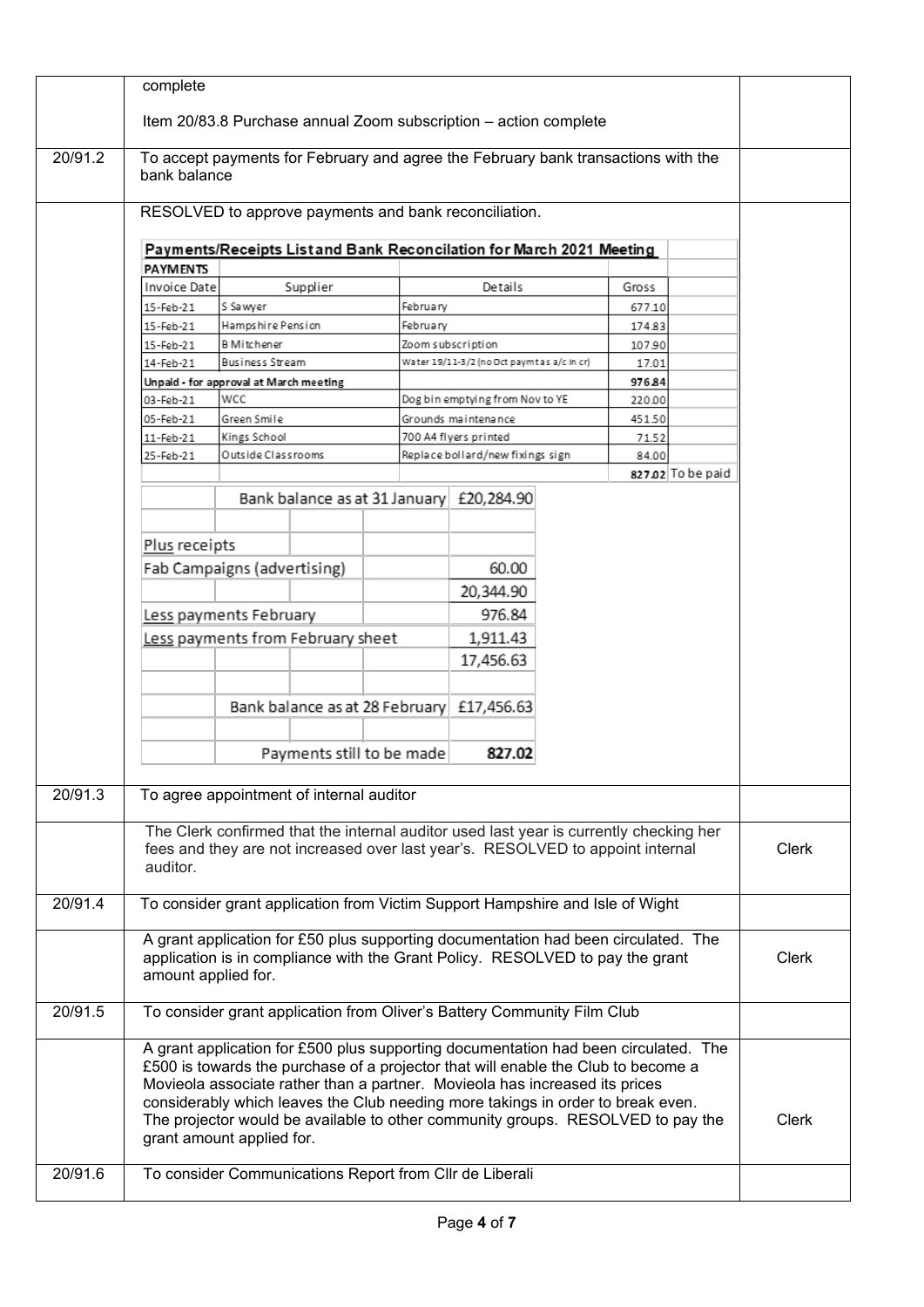|         | A report had been circulated in advance of the meeting. There is a general channel<br>in Slack to be used for final drafts. Cllr de Liberali is intending to add external parties<br>to certain channels eg community groups. Tone of Voice common standard<br>proposed to be 'OBPC' rather than 'we'. Cllr de Liberali to circulate suggested Style<br>Guideline template for Council documents in Word for comments.                                                                                                                                                                                                                                        | Cllr de<br>Liberali                                            |
|---------|---------------------------------------------------------------------------------------------------------------------------------------------------------------------------------------------------------------------------------------------------------------------------------------------------------------------------------------------------------------------------------------------------------------------------------------------------------------------------------------------------------------------------------------------------------------------------------------------------------------------------------------------------------------|----------------------------------------------------------------|
| 20/91.7 | To approve Press and Media Policy                                                                                                                                                                                                                                                                                                                                                                                                                                                                                                                                                                                                                             |                                                                |
|         | A draft policy had been circulated in advance of the meeting. Paragraph 'Councillors<br>should be mindful of the decisions made by the Council and should not issue any<br>verbal or written statement which undermines them, even if they voted against that<br>decision' had been queried at the previous meeting when the draft policy was entitled<br>Communications Policy and included FaceBook. The Clerk had confirmed that the<br>paragraph was included in a HALC template. RESOLVED to check with NALC<br>through HALC the basis for including that paragraph in the template and in the<br>meantime to publish the Policy without this paragraph. | <b>Clerk</b>                                                   |
| 20/92   | Recreation Ground, Wildlife Conservation Area and the Battery                                                                                                                                                                                                                                                                                                                                                                                                                                                                                                                                                                                                 |                                                                |
| 20/92.1 | To discuss the progress of resolutions from the last meeting: see Actions List                                                                                                                                                                                                                                                                                                                                                                                                                                                                                                                                                                                |                                                                |
|         | Item 20/84.1 Identify days at weekends when volunteers are available and Cllr Hare<br>to attend to identify trees and work required - ongoing                                                                                                                                                                                                                                                                                                                                                                                                                                                                                                                 | <b>Cllr Hare</b>                                               |
|         | Item 20/84.3 Add step-ups exercise to list of items to receive application of anti-slip<br>stain as soon as weather allows. Anti-slip stain and preparation and staining of<br>benches (volunteers need to be identified to carry this out), and more 'slippery when<br>wet' signs required – by the 10 <sup>th</sup> volunteers to apply anti-slip, if not done Cllrs de<br>Liberali and Collin will do it.<br>Item 20/84.4 Continue to develop and bring proposals for tennis court signage to<br>March meeting - action ongoing                                                                                                                            | Cllrs de<br>Liberali &<br>Collin                               |
| 20/92.2 | To consider report from Councillor Collin based on Groundsman's weekly reports and                                                                                                                                                                                                                                                                                                                                                                                                                                                                                                                                                                            |                                                                |
|         | agree actions                                                                                                                                                                                                                                                                                                                                                                                                                                                                                                                                                                                                                                                 |                                                                |
|         | No report had been written. No issues had been identified in the groundsman's<br>weekly reports.<br>The groundsman had requested whether there should be two cuts/visits per week<br>from end March/April when restrictions are lifted further and there may be more<br>people picnicking etc. RESOLVED to confirm that two visits per week are approved                                                                                                                                                                                                                                                                                                      | <b>Clerk</b>                                                   |
| 20/92.3 | To receive reports on routine and ad-hoc tasks that have been completed (Standing<br>Item)                                                                                                                                                                                                                                                                                                                                                                                                                                                                                                                                                                    |                                                                |
|         | A report had been circulated in advance of the meeting. Cllrs de Liberali and Collin<br>had made the playground inspection and all items were checked. Some of the basket<br>swing screws will not tighten and this needs urgent attention. ACTION Report for a<br>replacement swing to be brought to next meeting and invite quotation from Outside<br>Classrooms. Cllr de Liberali proposed a temporary solution to make safe, if this does<br>not work the swing must be taken out of use.                                                                                                                                                                 | Cllrs de<br>Liberali &<br>Collin                               |
|         | Anti-slip stain. ACTION Cllrs de Liberali and Collin to identify handyperson<br>volunteers to apply stain or will do it themselves.<br>Benches. ACTION Cllrs de Liberali and Collin to check benches to confirm which<br>ones need treatment and identify handyperson volunteers to apply treatment.                                                                                                                                                                                                                                                                                                                                                          | Cllrs Collin &<br>de Liberali<br>Cllrs Collin &<br>de Liberali |
| 20/92.4 | To consider Recreation Ground and The Battery Policy schedule report by Cllrs Collin<br>and de Liberali                                                                                                                                                                                                                                                                                                                                                                                                                                                                                                                                                       |                                                                |
|         | Report not yet drafted.                                                                                                                                                                                                                                                                                                                                                                                                                                                                                                                                                                                                                                       | Cllrs Collin &<br>de Liberali                                  |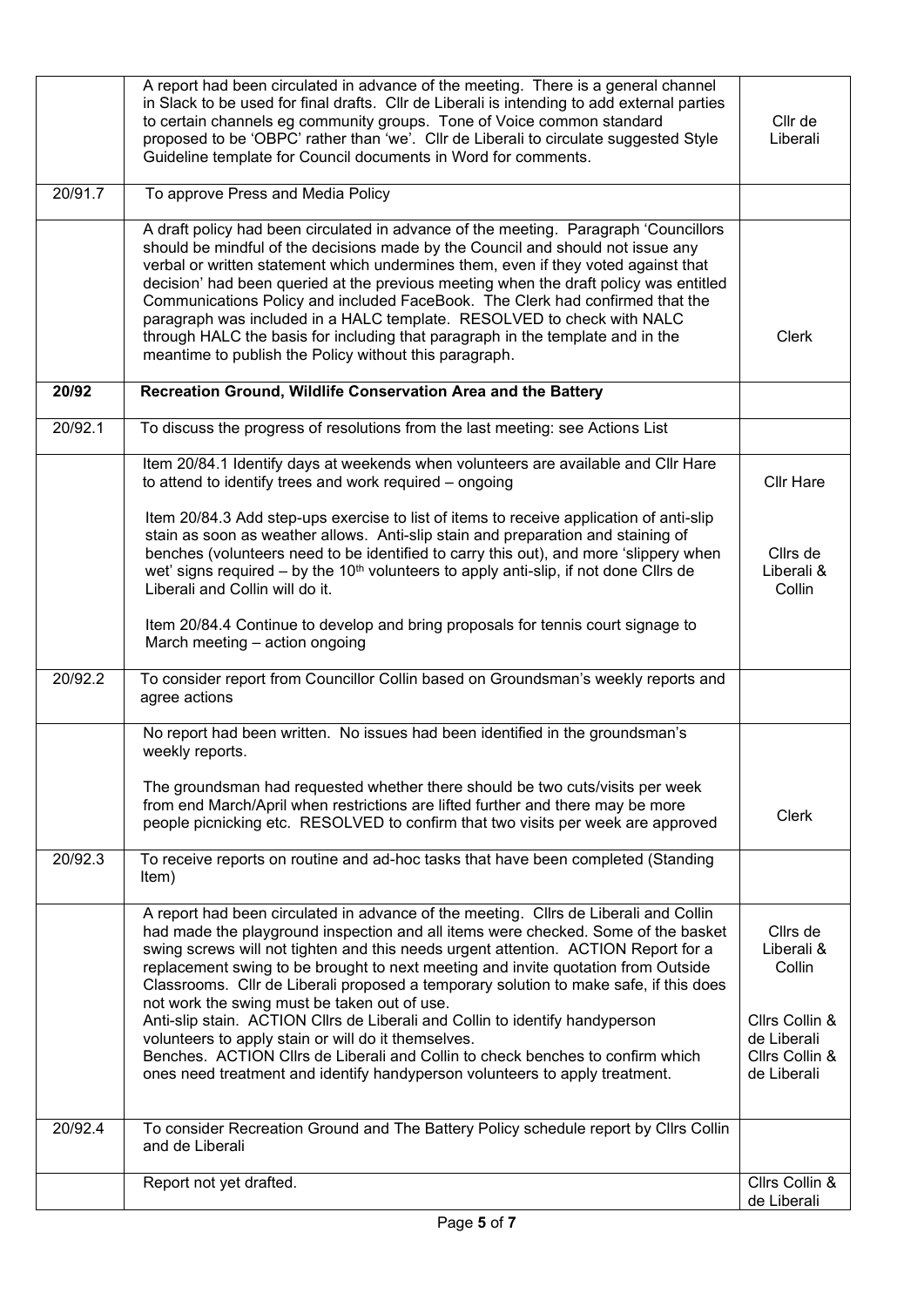| 20/92.5 | To consider Small notices/signs for the Recreation Ground report by Cllr Collin                                                                                                                                                                                                                                                                                                                                                                                                                                                                                                                                                                                                                                                                                                                                                                                                                                                                                                                                                                                                                                                                                                                                                                                                                                                                                                                                                                                 |                     |  |  |
|---------|-----------------------------------------------------------------------------------------------------------------------------------------------------------------------------------------------------------------------------------------------------------------------------------------------------------------------------------------------------------------------------------------------------------------------------------------------------------------------------------------------------------------------------------------------------------------------------------------------------------------------------------------------------------------------------------------------------------------------------------------------------------------------------------------------------------------------------------------------------------------------------------------------------------------------------------------------------------------------------------------------------------------------------------------------------------------------------------------------------------------------------------------------------------------------------------------------------------------------------------------------------------------------------------------------------------------------------------------------------------------------------------------------------------------------------------------------------------------|---------------------|--|--|
|         | Cllr Collin reported that the small notices he had mentioned previously costing £2<br>were now discovered to be £6. Discussions with sign printers ongoing. ACTION Cllr<br>Collin to bring a proposal to a meeting.                                                                                                                                                                                                                                                                                                                                                                                                                                                                                                                                                                                                                                                                                                                                                                                                                                                                                                                                                                                                                                                                                                                                                                                                                                             | <b>Cllr Collin</b>  |  |  |
| 20/92.6 | To consider Recreation Ground Survey results review and campaign relating to<br>easing of lockdown by Cllr de Liberali                                                                                                                                                                                                                                                                                                                                                                                                                                                                                                                                                                                                                                                                                                                                                                                                                                                                                                                                                                                                                                                                                                                                                                                                                                                                                                                                          |                     |  |  |
|         | Some updates are being included in survey. ACTION CIIr de Liberali will circulate<br>link to the survey.                                                                                                                                                                                                                                                                                                                                                                                                                                                                                                                                                                                                                                                                                                                                                                                                                                                                                                                                                                                                                                                                                                                                                                                                                                                                                                                                                        | Cllr de<br>Liberali |  |  |
| 20/93   | <b>Lengthsman Scheme</b>                                                                                                                                                                                                                                                                                                                                                                                                                                                                                                                                                                                                                                                                                                                                                                                                                                                                                                                                                                                                                                                                                                                                                                                                                                                                                                                                                                                                                                        |                     |  |  |
| 20/93.1 | To agree work for visit on 11 March                                                                                                                                                                                                                                                                                                                                                                                                                                                                                                                                                                                                                                                                                                                                                                                                                                                                                                                                                                                                                                                                                                                                                                                                                                                                                                                                                                                                                             |                     |  |  |
|         | A draft list had been issued in advance of the meeting. ACTION further items to be<br>forwarded to the Clerk by Friday 5 March.                                                                                                                                                                                                                                                                                                                                                                                                                                                                                                                                                                                                                                                                                                                                                                                                                                                                                                                                                                                                                                                                                                                                                                                                                                                                                                                                 | All Cllrs           |  |  |
| 20/94   | <b>Items for Consideration Only</b>                                                                                                                                                                                                                                                                                                                                                                                                                                                                                                                                                                                                                                                                                                                                                                                                                                                                                                                                                                                                                                                                                                                                                                                                                                                                                                                                                                                                                             |                     |  |  |
| 20/94.1 | To discuss the progress of resolutions from the last meeting: see Actions List                                                                                                                                                                                                                                                                                                                                                                                                                                                                                                                                                                                                                                                                                                                                                                                                                                                                                                                                                                                                                                                                                                                                                                                                                                                                                                                                                                                  |                     |  |  |
|         | Item 20/85.2 Investigate cleaning bin by millennium tree - action complete (Cllr<br>Mitchener had done his best but the bin is very old)                                                                                                                                                                                                                                                                                                                                                                                                                                                                                                                                                                                                                                                                                                                                                                                                                                                                                                                                                                                                                                                                                                                                                                                                                                                                                                                        |                     |  |  |
| 20/94.2 | To discuss correspondence received during the month and items for the agenda at<br>the next meeting                                                                                                                                                                                                                                                                                                                                                                                                                                                                                                                                                                                                                                                                                                                                                                                                                                                                                                                                                                                                                                                                                                                                                                                                                                                                                                                                                             |                     |  |  |
|         | The Council noted the following correspondence received (all emails) which the<br>Clerk had forwarded since the last meeting:<br>HCC Covid-19 rapid surge testing - South African variant - 15 Feb<br>$\bullet$<br>HCC Hampshire Solar Together scheme - 15 Feb<br>$\bullet$<br>WCC Notification of consultations: Winchester District Local Plan 2038<br>$\bullet$<br>Strategic Issues and Priorities and Air Quality Supplementary Planning<br>Document - 16 Feb<br>HALC: February Newsletter - 16 Feb<br>WCC Biodiversity Action Plan - 23 Feb<br>$\bullet$<br>Designation of a New Neighbourhood Plan Area - Hursley Parish - 1 Mar<br>$\bullet$<br>CPRE February Newsletter - 1 March 2021 HCC Promotion of Countryside<br>$\bullet$<br>Code - 1 Mar<br>WCC Parish Connect March - 2 Mar<br>Plus the usual Hampshire County Councillor's COVID-19 Briefings<br>The Clerk reported that she had received an email from a resident concerning the<br>possible community purchase of 'the fields in Oliver's Battery', possibly with<br>Compton residents, and needs others on board so she can take it forward. It was<br>noted that this is not the time to engage and the matter should wait until after the<br>Local Plan is published without the inclusion of the land. The Council supports the<br>principle however. ACTION Cllr Kirkby to respond to the resident.<br>The Clerk reported that she had received an email from a consultant at Digital | <b>Cllr Kirkby</b>  |  |  |
|         | Islands inviting the Council to become involved with an online debate on 18 March<br>about a Business Support Club. It was agreed that this is a private enterprise and<br>not appropriate for the Council to be involved.<br>The new dog bin at the end of Oliver's Battery Road South has now been installed.                                                                                                                                                                                                                                                                                                                                                                                                                                                                                                                                                                                                                                                                                                                                                                                                                                                                                                                                                                                                                                                                                                                                                 |                     |  |  |
|         | ACTION Cllr de Liberali to check with the old bin has been removed.                                                                                                                                                                                                                                                                                                                                                                                                                                                                                                                                                                                                                                                                                                                                                                                                                                                                                                                                                                                                                                                                                                                                                                                                                                                                                                                                                                                             | Cllr de<br>Liberali |  |  |
|         | CIIr Mitchener reported that he had been in communication with the new chair of<br>Page 6 of 7                                                                                                                                                                                                                                                                                                                                                                                                                                                                                                                                                                                                                                                                                                                                                                                                                                                                                                                                                                                                                                                                                                                                                                                                                                                                                                                                                                  |                     |  |  |